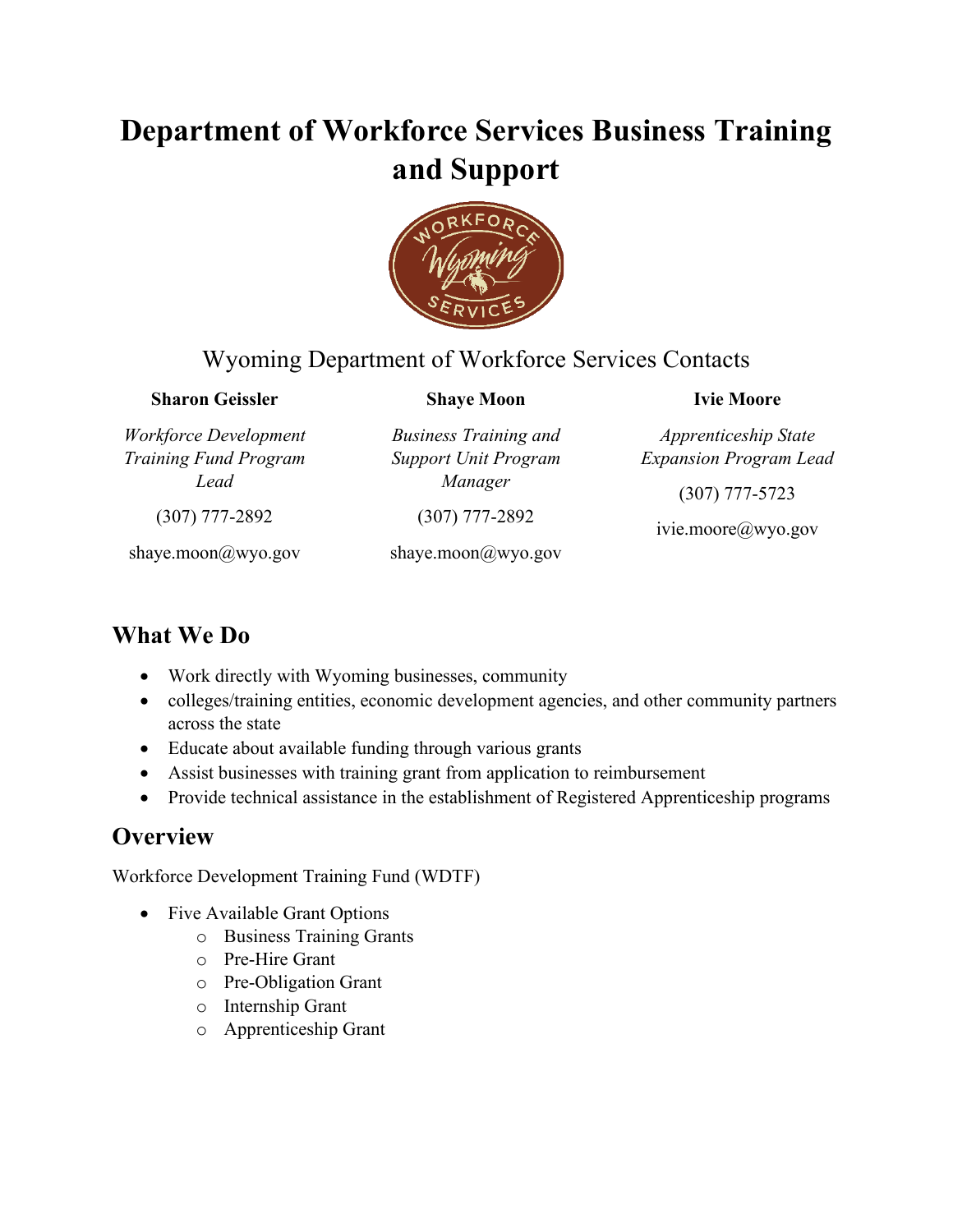### **Business Training Grants**

- Reimbursement model
- Government Entities are not eligible to participate; other than county hospitals
- Covered Services Include:
	- o Tuition/Registration (*Required)*
	- o Class Materials/Fees
	- o Travel Expenses
- Lodging & Meals not provided
- Purpose is to either correct employee's skill deficiency or upgrade current skill level and that training is a direct relationship to their occupation
- Training is not normally provided by the business
- Funding limits:
	- $\circ$  \$1,000/\$1,500 per training per state fiscal year; based on preferred industry
	- o \$10,000 per month and \$50,000 per state fiscal year per business

#### **Pre-Hire Economic Development Grants**

- Operate in conjunction with economic development needs in area
- Reimbursement model
- Government Entities are not eligible to participate
- Allowable Expenses Include:
	- o Tuition/Registration
	- o Class Fees
	- o Travel
	- o Instructor Wages & Fringe Benefits
- Purpose is to provide pre-employment, industry specific skill training to develop a workforce where there is a shortage of skilled workers.

# **Pre-Obligation Grants**

*(Available to Economic Development Entities in collaboration with new or expanding businesses)*

- Reimbursement model
- Government Entities are not eligible to participate
- Obligated Funds not to exceed 200 trainees multiplied by the maximum amount allotted per trainee and industry
	- o \$1,000 per trainee per state fiscal year
	- o \$1,500 per trainee in a preferred industry per state fiscal year
- Funds will be accessed through either a Pre-Hire Grant and / or Business Training grants
- Purpose is to incentivize business recruitment and expansion by
- pre-obligating funds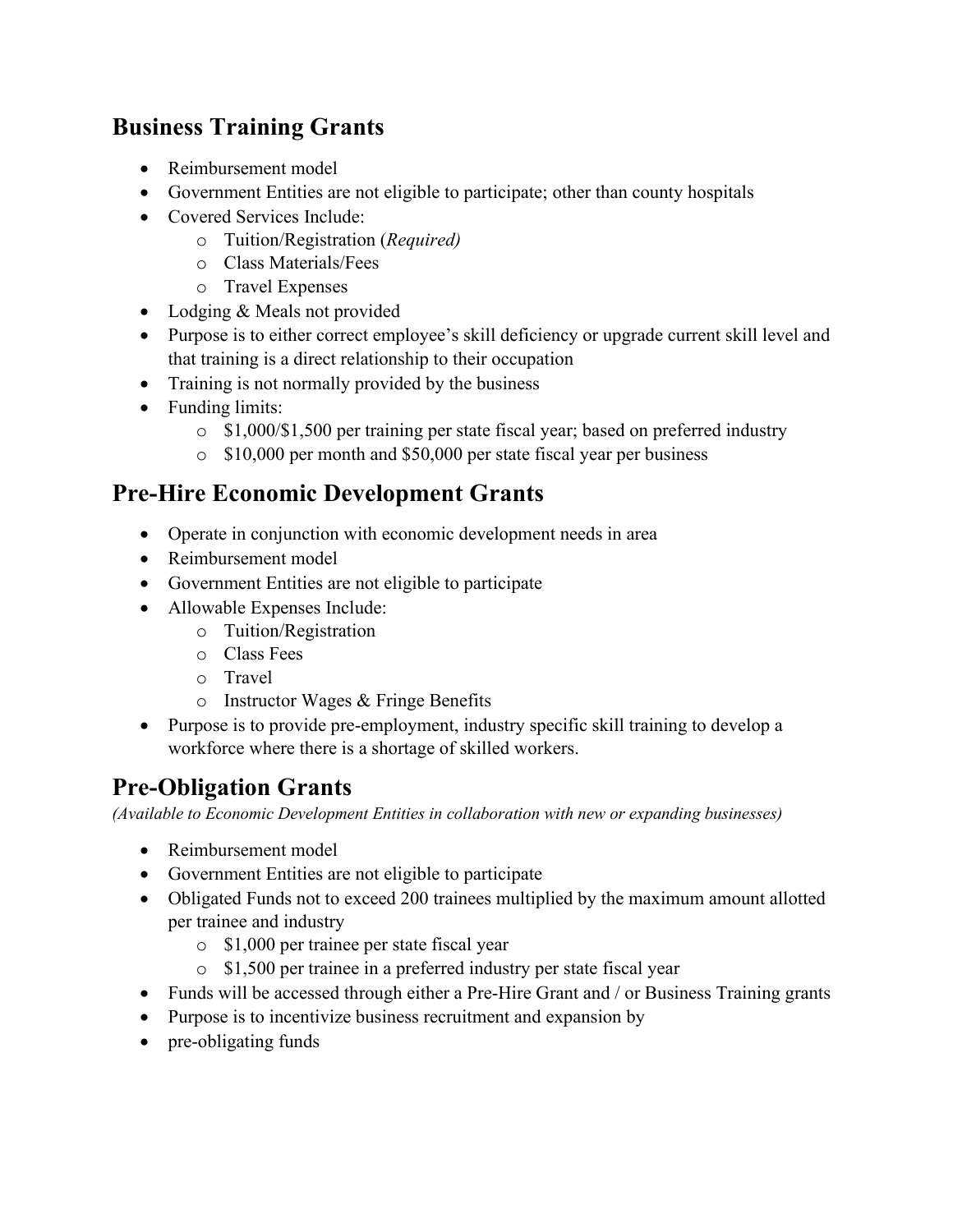### **Internship Grants**

- Preference points for businesses in preferred industries defined by the Wyoming Workforce Development Council (WWDC)
- Reimbursement up to  $$12/h$ our for 1040 hours/state fiscal year =  $$12,480$
- Internships per Business
	- o One internship for businesses with 1-8 employees, and
	- o Up to two internships for businesses with 9-49 employees, and
	- $\circ$  Up to three internships for businesses 50+ employees.
- Required structured learning experience
- Two funding sources available based on Intern eligibility:
	- o WIOA / VR
	- o WDTF

#### **Apprenticeship Grants**

- Reimbursement of costs associated with the related instruction (RI) component of registered apprenticeship program (RAP)
- Government Entities are eligible to participate
- Covered Services Include:
	- o Tuition/Registration
	- o Class Fees
	- o Travel
	- o Instructor Wages and Fringe Benefits
- Purpose is to assist businesses with the costs of training apprentices in their trade or profession

### **Apprenticeship State Expansion (ASE)**

- job related technical training and on-the-job learning experiences to produce a tailored workforce for employers.
- Apprenticeships enable trainees to gain a license or certificate to practice in their craft. Training is done with combining hands on experience with an employer with aligned classroom instruction.

How Can Registered Apprenticeship Programs Assist Businesses in Wyoming?

- Recruitment and development of a highly skilled workforce that you can customize
- Increasing business productivity, and reducing employee turnover with 94% of apprentices continuing employment after completing an apprenticeship
- Vet workers and retain talent
- Invest in your community